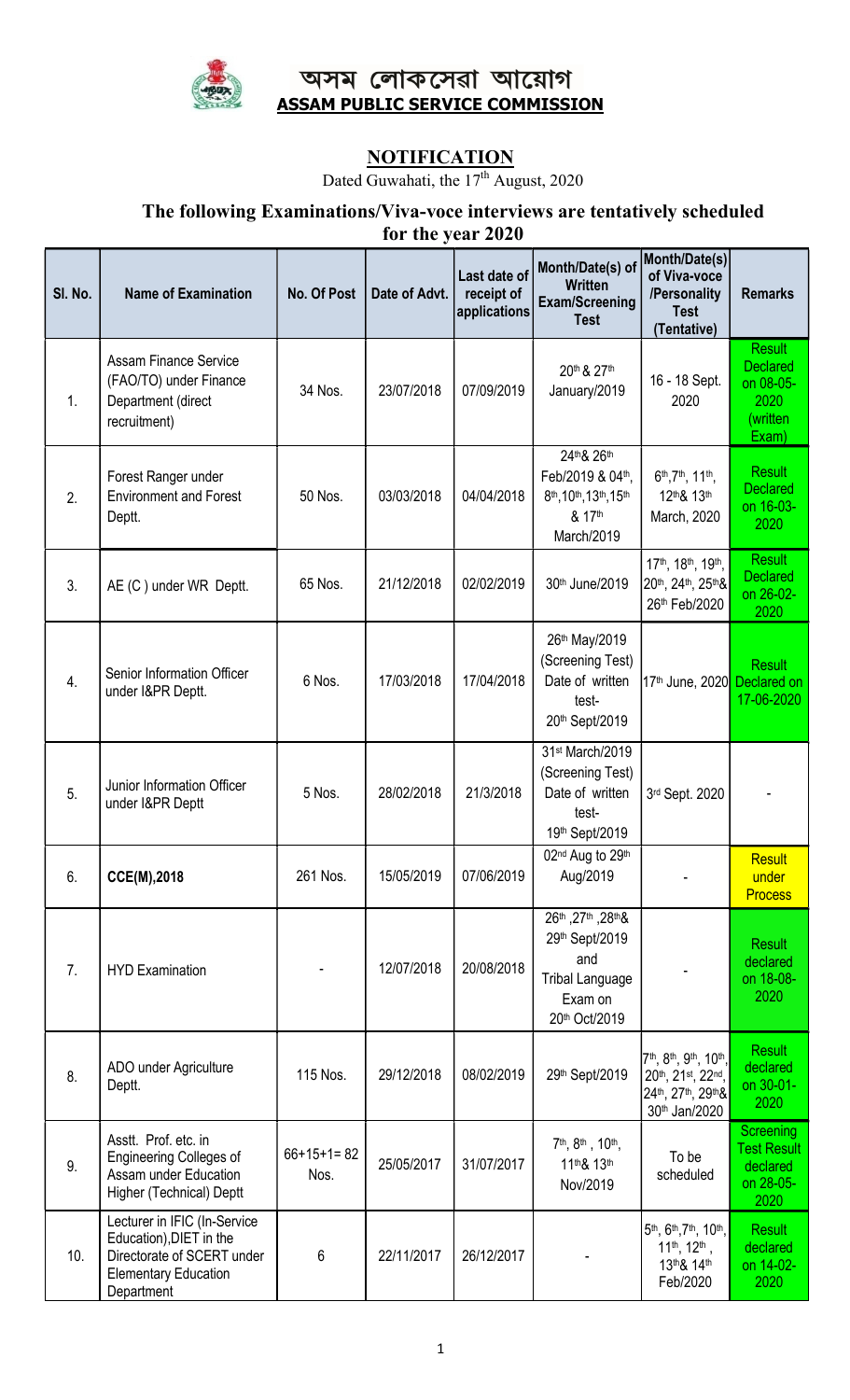| SI. No. | <b>Name of Examination</b>                                                                                   | No. Of Post                           | Date of Advt. | Last date of<br>receipt of<br>applications | Month/Date(s) of<br><b>Written</b><br><b>Exam/Screening</b><br><b>Test</b> | Month/Date(s)<br>of Viva-voce<br>/Personality<br><b>Test</b><br>(Tentative) | <b>Remarks</b>                                      |
|---------|--------------------------------------------------------------------------------------------------------------|---------------------------------------|---------------|--------------------------------------------|----------------------------------------------------------------------------|-----------------------------------------------------------------------------|-----------------------------------------------------|
| 11.     | Asstt. Engineer (C), PHE                                                                                     | 24 Nos.                               | 08/05/2017    | 31/05/2017                                 |                                                                            | 22 - 24 Sept.<br>2020                                                       |                                                     |
| 12.     | Research Asstt. under Urban<br>Development Deptt.                                                            | 9 Nos.                                | 29/12/2018    | 08/02/2019                                 | 29th Dec/2019                                                              | 19th& 20th<br>June/2020                                                     | Postponed<br>due to<br>Coronaviru<br>S<br>pandemic  |
| 13.     | Asstt. Programmer in APSC<br>Office                                                                          | 1 No.                                 | 27/03/2019    | 26/04/2019                                 | 20th Feb/2020                                                              | 3rd Sept. 2020                                                              |                                                     |
| 14.     | <b>Fishery Development Officer</b><br>and Allied Cadre under<br>Fishery Deptt                                | 12 Nos.                               | 30/12/2019    | 03/02/2020                                 |                                                                            | 17th& 18th<br>March, 2020                                                   | <b>Result</b><br>declared<br>on 21-03-<br>2020      |
| 15.     | JE(C) under PWD                                                                                              | 307 Nos.                              | 19/11/2019    | 21/12/2019                                 |                                                                            |                                                                             | Postponed<br>due to<br>Coronaviru<br>s<br>pandemic. |
| 16.     | Lecturer in Arts & Crafts<br>under Cultural Affairs Deptt;                                                   | 7 Nos.                                | 17/09/2019    | 17/10/2019                                 |                                                                            | 29 - 30 Sept.<br>2020                                                       |                                                     |
| 17.     | AE(C) under PWD                                                                                              | 156 Nos.                              | 19/11/2019    | 01/01/2020                                 |                                                                            |                                                                             | Postponed<br>due to<br>Coronaviru<br>s<br>pandemic. |
| 18.     | A.E, PHE(C/Mech/E/Ch),                                                                                       | 20+7+3+3 = 33<br>Nos.                 | 29/12/2018    | 08/02/2019                                 |                                                                            |                                                                             | -do-                                                |
| 19.     | Lecturer etc. in<br>Polytechnics of Assam under<br>Education Higher(Technical)<br>Deptt                      | $113 + 86 +$<br>$11+61 = 271$<br>Nos. | 25/05/2017    | 31/07/2017                                 |                                                                            |                                                                             | -do-                                                |
| 20.     | Law Asstt. To Legal<br>Remembrances & Under<br>Secretary to the Govt. of<br>Assam under Judicial Deptt.      | 1 No.                                 | 17/09/2019    | 17/10/2019                                 |                                                                            | 6-8 Oct, 2020                                                               |                                                     |
| 21.     | CDPO under Social Welfare<br>Deptt                                                                           | 73 Nos.                               | 03/08/2019    | 07/09/2019                                 |                                                                            |                                                                             | Postponed<br>due to<br>Coronavirus<br>pandemic.     |
| 22.     | Junior Legislative Counsel &<br>Under Secretary to the Govt.<br>of Assam under Legislative<br>Deptt.         | 1 No.                                 | 17/09/2019    | 17/10/2019                                 |                                                                            | 13-14 Oct,<br>2020                                                          |                                                     |
| 23.     | Research Asstt. under T&D<br>Deptt.                                                                          | 39 Nos.                               | 27/12/2019    | 27/01/2020                                 |                                                                            |                                                                             | Postponed<br>due to<br>Coronavirus<br>pandemic.     |
| 24.     | <b>Elementary Education</b><br>Deptt.<br>(I) Lecturer in Work<br>Experience under<br>SCERT(DIET)             | 12 Nos.                               | 22/11/2017    | 26/12/2017                                 |                                                                            | 29th& 30th<br>June, 2020 and<br>$1st$ , $2nd$<br>July, 2020                 |                                                     |
|         | (II) Lecturer in DRU under<br>SCERT(DIET)                                                                    | 18 Nos.                               | -do-          | -do-                                       |                                                                            | 6 <sup>th</sup> July to 14 <sup>th</sup><br>July, 2020                      |                                                     |
| 25.     | Director of Archives in the<br>Directorate of Archives<br>under Secretariat<br>Administration (Estt.) Deptt. | 1No.                                  | 20-03-2020    | 12-06-<br>2020                             |                                                                            |                                                                             | Advt.<br>Published.                                 |
| 26.     | Asstt. Director of Cottage<br>Industries & Quality control<br>officer under Industries &<br>Commerce Deptt.  | 13 Nos.                               |               |                                            |                                                                            |                                                                             | Advt. under<br>process.                             |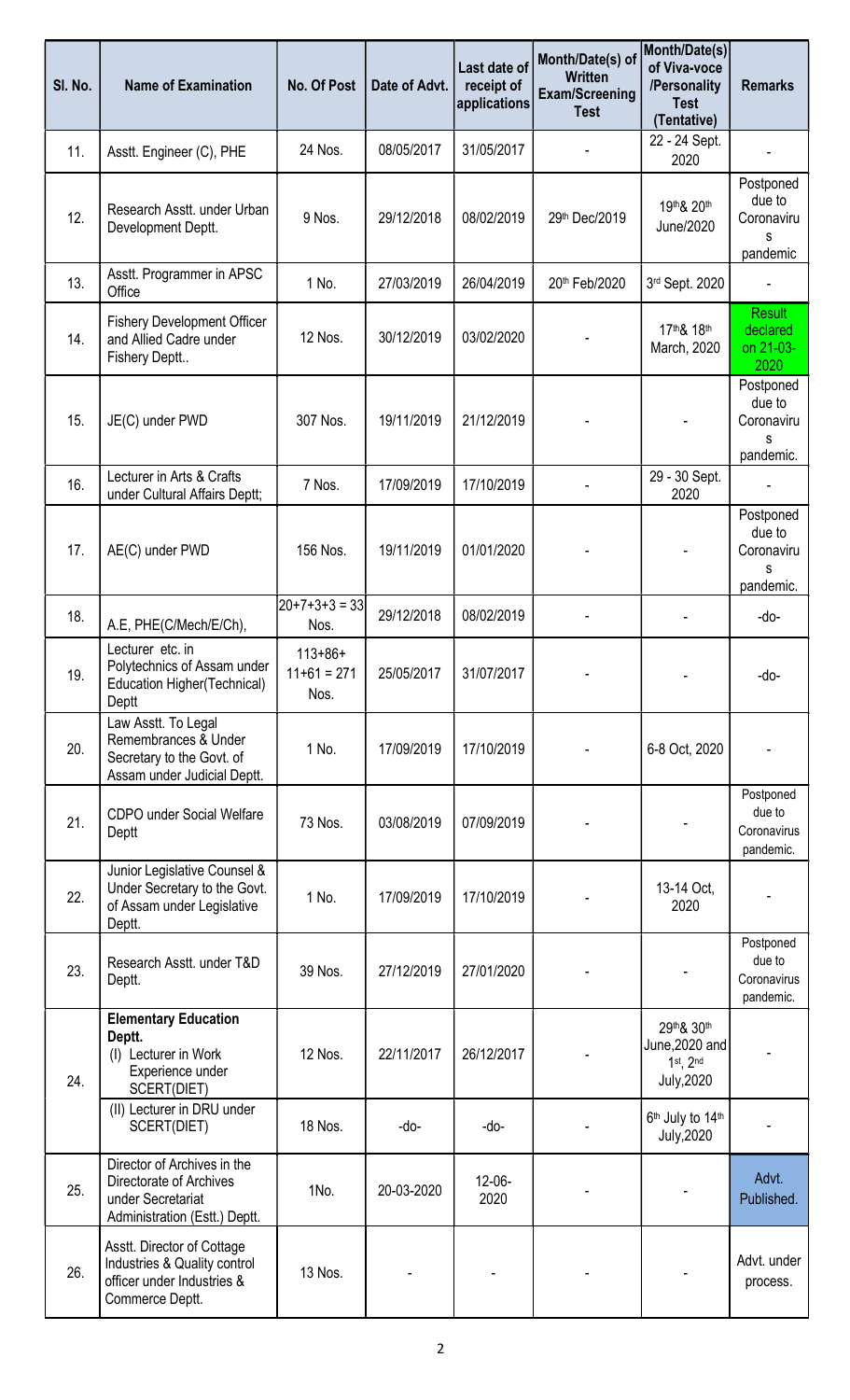| SI. No. | <b>Name of Examination</b>                                                                                              | <b>No. Of Post</b>                                                 | Date of Advt. | Last date of<br>receipt of<br>applications | Month/Date(s) of<br><b>Written</b><br><b>Exam/Screening</b><br><b>Test</b> | Month/Date(s)<br>of Viva-voce<br>/Personality<br><b>Test</b><br>(Tentative) | <b>Remarks</b>          |
|---------|-------------------------------------------------------------------------------------------------------------------------|--------------------------------------------------------------------|---------------|--------------------------------------------|----------------------------------------------------------------------------|-----------------------------------------------------------------------------|-------------------------|
| 27.     | Functional Manager/Project<br>Manager/Dy. Director under<br>Industries & Commerce<br>Deptt.                             | 21 Nos.                                                            | 26-06-2020    | 17-08-2020                                 |                                                                            |                                                                             | Advt.<br>published      |
| 28.     | Asstt. Prof. in different<br>subject, Haflong Govt.<br>College under Higher<br><b>Education Non Technical</b><br>Deptt. | 25 Nos.                                                            |               |                                            |                                                                            |                                                                             | Advt. under<br>process. |
| 29.     | AE (Civil) under Handloom &<br>Textile Deptt.                                                                           | 1 No.                                                              | 18-03-2020    | 04-06-2020                                 |                                                                            |                                                                             | Advt.<br>published.     |
| 30.     | PWD(Building & NH)<br>1. AE(Electrical)                                                                                 | 11 Nos.                                                            |               |                                            |                                                                            |                                                                             | Advt. under<br>process. |
| 31.     | Assistant Architect under<br>Public Works (Building &<br>NH) Department.                                                | 11 Nos.                                                            | 24-06-2020    | 17-08-2020                                 |                                                                            |                                                                             | Advt.<br>published      |
| 32.     | Assistant Engineer under<br>the Directorate of Inland<br>Water Transport, Assam<br>under Transport<br>Department.       | 4 Nos.<br>i)Mecha-3 nos.<br>ii) Civil- 1 no.                       | 26-06-2020    | 17-08-2020                                 |                                                                            |                                                                             | Advt.<br>published      |
| 33.     | Junior Engineer under the<br>Directorate of Inland<br>Water Transport, Assam<br>under Transport<br>Department.          | 12 Nos.<br>i)Mecha-6 nos.<br>ii) Civil- 3 nos.<br>iii) Elec-3 nos. | 26-06-2020    | 17-08-2020                                 |                                                                            |                                                                             | Advt.<br>published      |
| 34.     | <b>Assistant Engineer (Civil)</b><br><b>Under Panchayat And</b><br>Rural Development<br>Department.                     | 222 Nos.                                                           | 24-06-2020    | 17-08-2020                                 |                                                                            |                                                                             | Advt.<br>published      |
| 35.     | Junior Engineer (Civil)<br><b>Under Panchayat And</b><br>Rural Development<br>Department.                               | 344 Nos.                                                           | 24-06-2020    | 17-08-2020                                 |                                                                            |                                                                             | Advt.<br>published      |

#### **Note**

- 1. The Tentative schedule is subject to receipt of requisitions on time wherever applicable.
- 2. The Tentative Schedule may change depending on various factors beyond control of the Commission.
- 3. The exact dates of written examination/screening test/ viva-voce interview/personality test will be announced at a later stage providing adequate time to candidates to appear. The dates of viva-voce/personality tests for written examinations/screening tests to be held will be subsequently notified.
- 4. The schedule is prepared by giving due consideration to urgency of the requirement, number of applications received / candidates short listed and availability of venues in view of tests conducted by the UPSC/SSC/UGC etc.
- 5. Depending on the availability of time and man power, there may be some more Examinations/Screening tests/Personality tests during the year for which requisitions are likely to be received and against which queries of various nature are now pending; therefore, the schedule may change.
- 6. Latest updates regarding current status of the tentative schedule will be available at www.apsc.nic.in